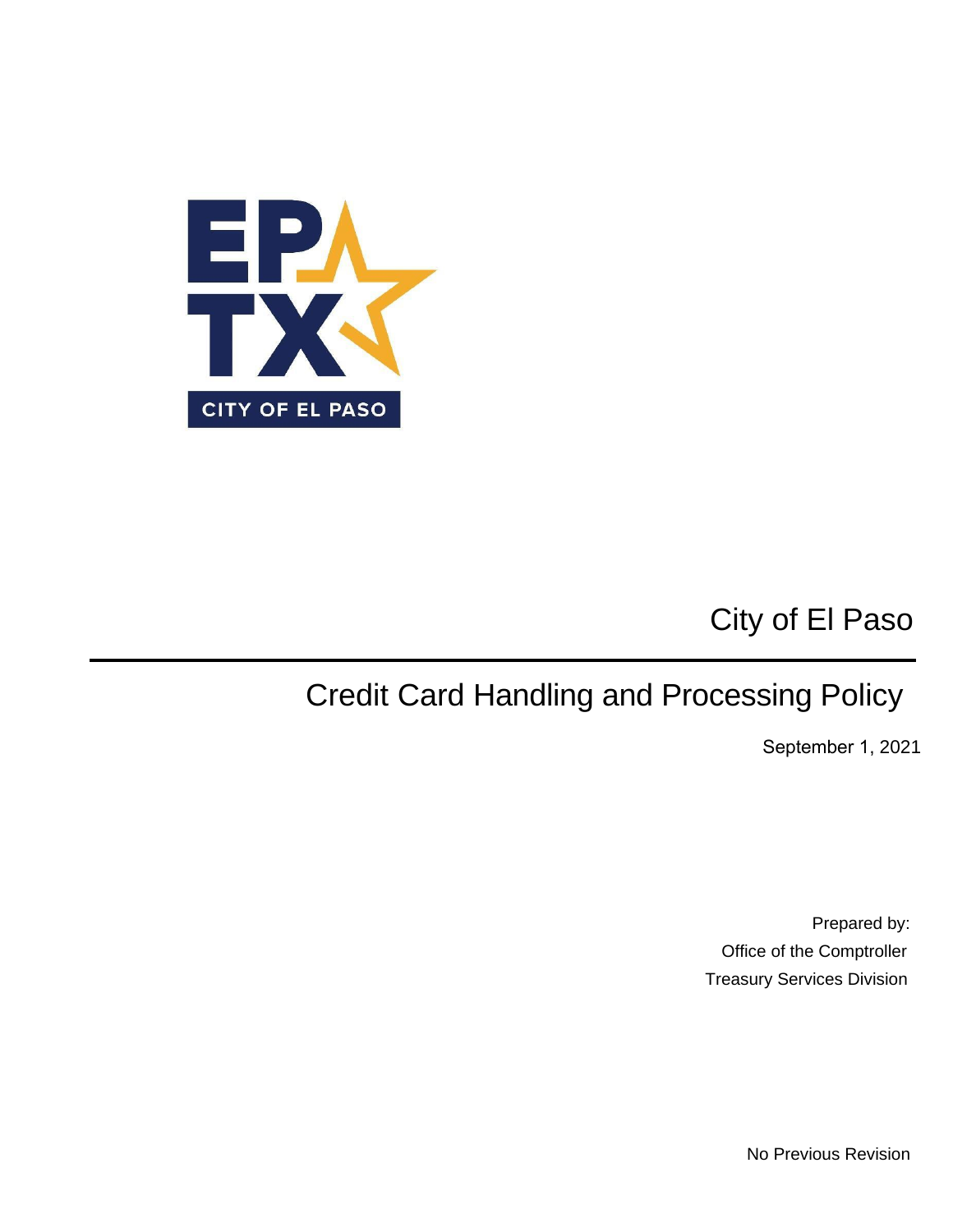

The mission of the Office of the Comptroller is to provide fiscal management and financial reporting, administer treasury services and provide grant accounting information to City Management and elected officials so that they can make informed decisions regarding the provisions of City services.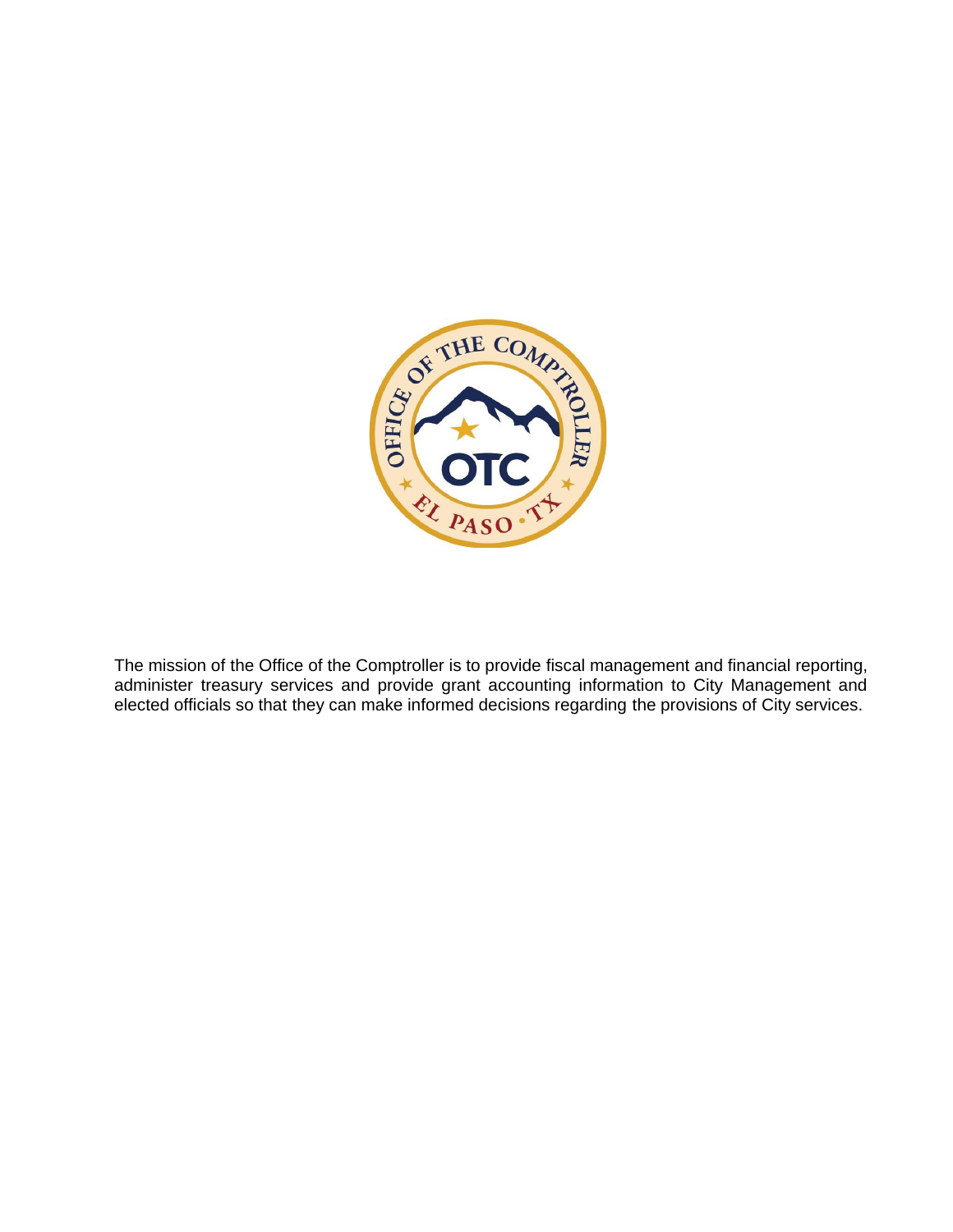### **TABLE OF CONTENTS**

| 1.0                      |  |
|--------------------------|--|
| 2.0                      |  |
| 3.0                      |  |
| 4.0                      |  |
| 5.0<br>5.1               |  |
| 5.2                      |  |
| 5.3                      |  |
| 6.0<br>6.1<br>6.2<br>6.3 |  |
| 7.0                      |  |
| 8.0<br>8.1               |  |
| 8.2                      |  |
| 8.3                      |  |
| 8.4                      |  |
| 8.5                      |  |
|                          |  |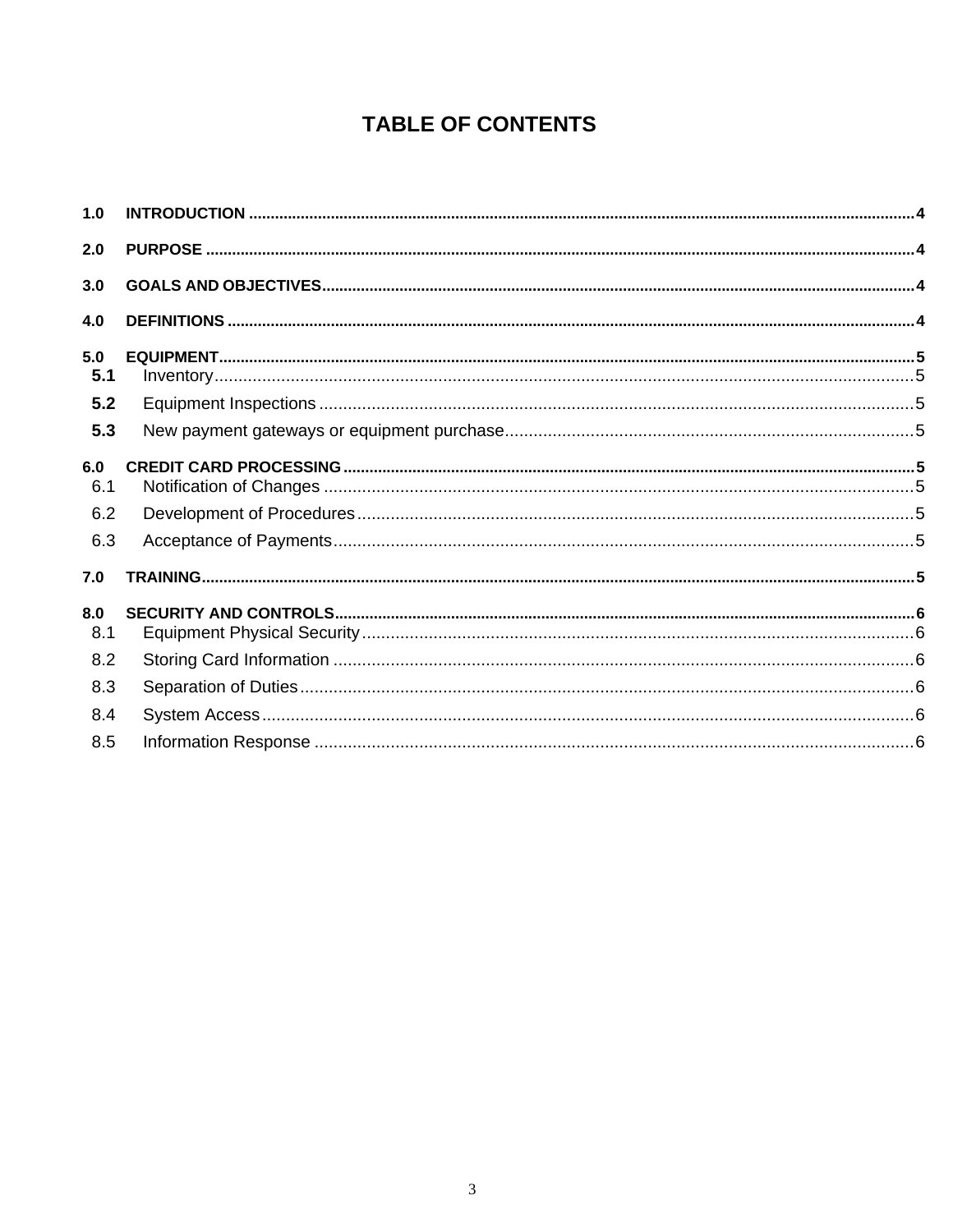### **CITY OF EL PASO**

#### Credit Card Handling and Processing Policy

#### <span id="page-3-0"></span>**1.0 INTRODUCTION**

This policy has been written in accordance with the City of El Paso's policies currently in effect. Treasury Services Division of the Office of the Comptroller is responsible for this policy. Any questions can be directed to the Treasury Services Division (TSD).

#### <span id="page-3-1"></span>**2.0 PURPOSE**

This Policy describes the management of the payment gateways and equipment used for the processing of credit cards as a form of payment and the management of payments and fees associated with credit cards for the City of El Paso (City). This policy is intended for all City staff responsible for processing credit card payments. The responsibility to observe these policies belongs to departments, whose employees accept credit cards as a form of payment.

#### <span id="page-3-2"></span>**3.0 GOALS AND OBJECTIVES**

- Maintain a current list of active devices and payment gateways that capture payment card data.
- Ensure that applicable personnel are trained.
- Establish a system of internal controls that provide reasonable assurance for safeguarding the equipment and credit card activity from fraud or theft, maintaining the reliability of financial records and segregation of duties.

#### <span id="page-3-3"></span>**4.0 DEFINITIONS**

- **Credit Card** A credit card is a payment card issued to users to enable the cardholder to pay a merchant for goods and services based on the cardholder's promise to the card issuer to pay them for the amounts plus the other agreed charges.
- **Merchant id (MID)** A merchant id is a unique code provided to merchants by their payment processor. This code is transmitted when payments are processed.
- **Monthly Reconciliation**  The process of reconciling the credit card payment by MID presented by the bank, to the general ledger to ensure all payments and fees are posted accurately and timely.
- **PCI Compliance** The Payment Card Industry (PCI) compliance mandated by credit card companies to help ensure the security of credit card transactions in the payments industry.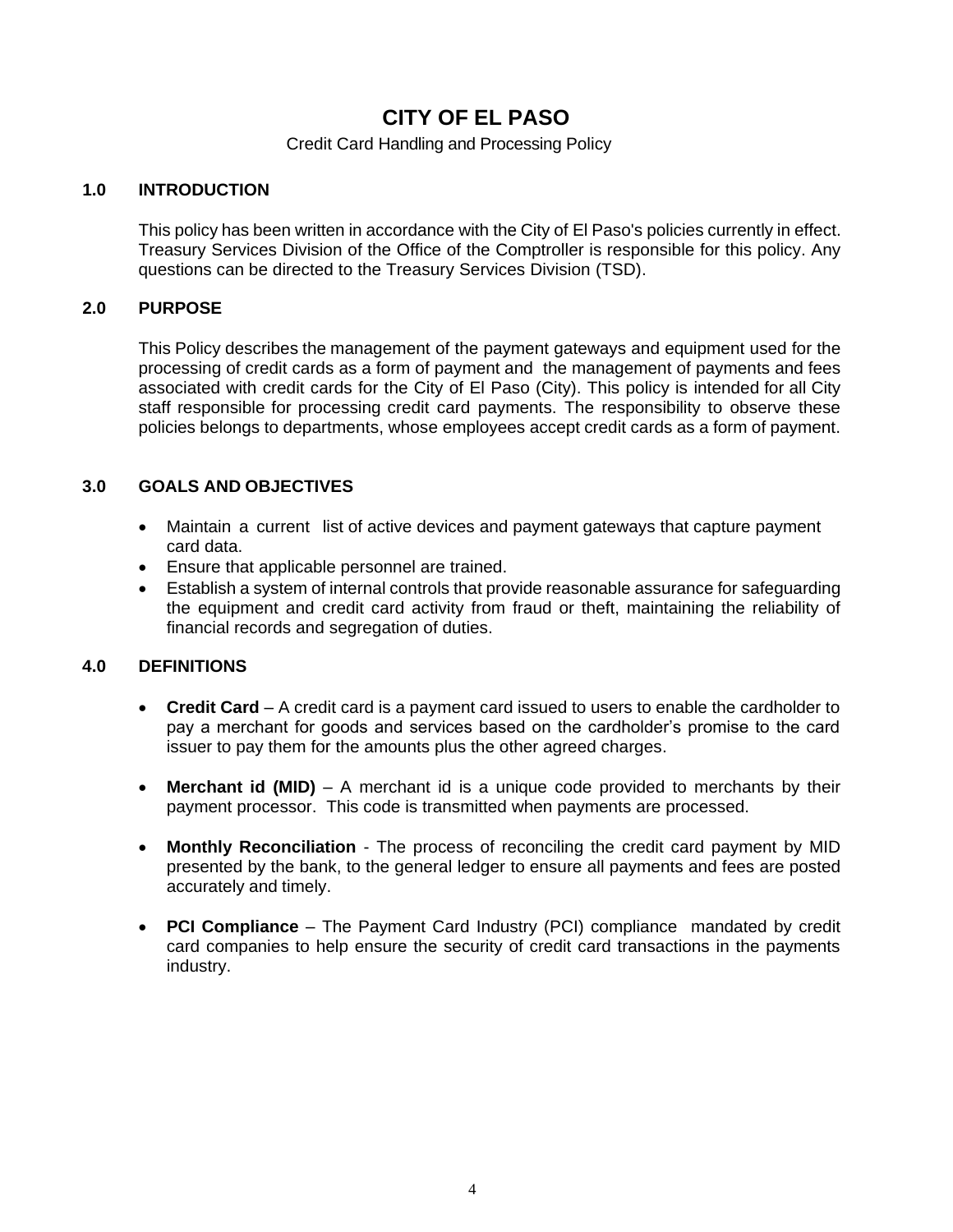#### <span id="page-4-1"></span>**5.0 EQUIPMENT**

#### <span id="page-4-0"></span>**5.1 Inventory**

Departments are to maintain a current list of equipment and payment gateways, including third party processors that capture the departments' credit card payments. A list of employees who have access to the equipment and payment gateways must also be maintained. The lists are to be sent to TSD, 5 business days after every calendar quarter.

#### <span id="page-4-2"></span>**5.2 Equipment Inspections**

All credit card equipment is to be inspected for tampering or equipment malfunctioning which include added devices or unfamiliar thumb drives, broken parts and any evidence of upgrades. If there is any evidence of tampering or malfunction TSD and Information Technology Services (ITS) must be notified immediately.

#### <span id="page-4-3"></span>**5.3 New Payment Gateway or Equipment Purchases**

Procurements must be reviewed by TSD and ITS prior to purchase. ITS will review your current processes and provide guidance, recommend the equipment or payment gateway, as well as ensure that the remote access, wireless technologies, firewall and functionality is what is best for the department and the City. ITS will assist with the Technology Purchase Request (TPR) required by Purchasing for the technology purchase. TSD will assist with the bank account and the new MID and/or will add the MID provided by the third-party vendor to the department's MID list in order to send the department an accurate and complete monthly bank activity report.

#### <span id="page-4-5"></span>**6.0 CREDIT CARD PROCESSING**

#### <span id="page-4-4"></span>**6.1 Notification of Changes**

It is the department's responsibility to notify TSD if the charges made are not posting to the bank or if the charges posted do not belong to the department.

#### <span id="page-4-6"></span>**6.2 Development of Procedures**

Each department is to develop and maintain written procedures, which do not supersede the guidance provided in this policy. The procedures developed are to be submitted no less than on an annual basis to TSD.

#### <span id="page-4-7"></span>**6.3 Acceptance of Payments**

Departments will not accept credit card payments for: 1) Debt payments and 2) Nonsufficient funds (NSF) checks.

#### **7.0 TRAINING**

<span id="page-4-8"></span>Departments will ensure that applicable personnel are trained in PCI compliance, to be aware of suspicious behavior related to credit card devices and activity on no less than on an annual basis and new employees will be trained at time of hire. Departments will submit a statement to TSD certifying that such training has been completed. ITS, Security Assurance program may assist in making PCI training available.